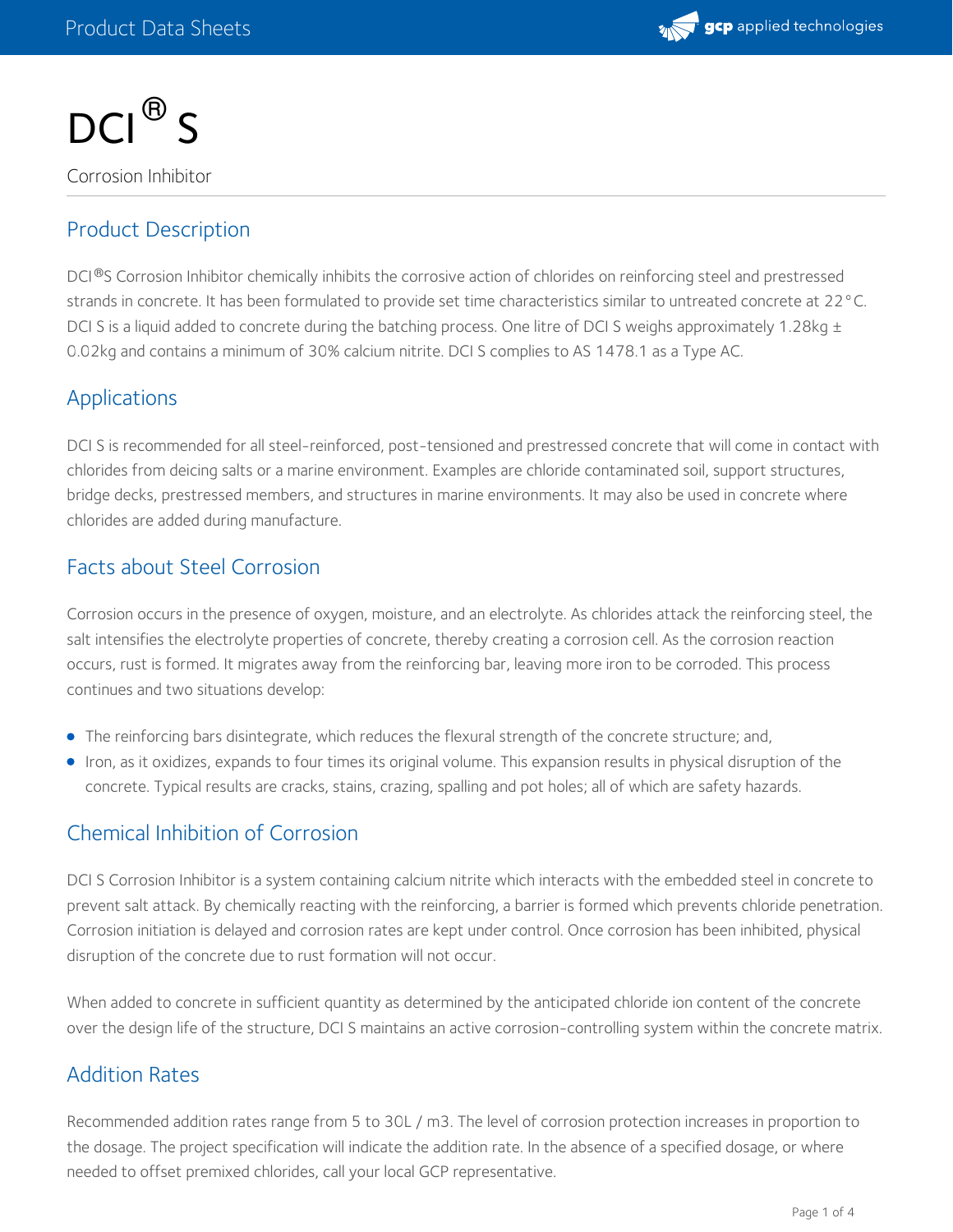

# Mix Water Reduction

Mix water adjustment is essential to account for the water in DCI S and thus maintain the desired water-cement ratio. The mix water added at the batch plant must therefore be reduced to compensate for the addition of the corrosion inhibitor. One litre of DCI S contains 0.84kg (0.84L) of water. A high-range water reducer such as ADVA®may be used to maintain workability in low water-cement ratio concrete.

# Compatibility with Other Admixtures

DCI S Corrosion Inhibitor can be used in concrete with other admixtures, including air-entraining admixtures, water reducers, superplasticisers, set-retarders, pozzolans and microsilica, without impeding their performance. Each admixture must be added separately. Individually added, each will deliver exactly the results desired.

### Concrete Set Time

DCI S is a neutral-set corrosion inhibitor formulated not to affect concrete setting times at or below 22°C, which may also aggravate slump loss. In some cases, environmental conditions may require the addition of an accelerator or a retarder. In these cases, DaraSet ®, a non-chloride accelerator, or a retarder such as Daratard®17, both from GCP Applied Technologies, may be added separately to the concrete mix.

# Air Entrainment

DCI S Corrosion Inhibitor at the normal addition rates may moderately reduce the entrained air content. It may be necessary to increase the dosage of the air-entraining admixture to compensate. Project specifications for DCI S generally will show requirements of  $6\frac{1}{2}$  ± 1½% in the plastic or fresh concrete.

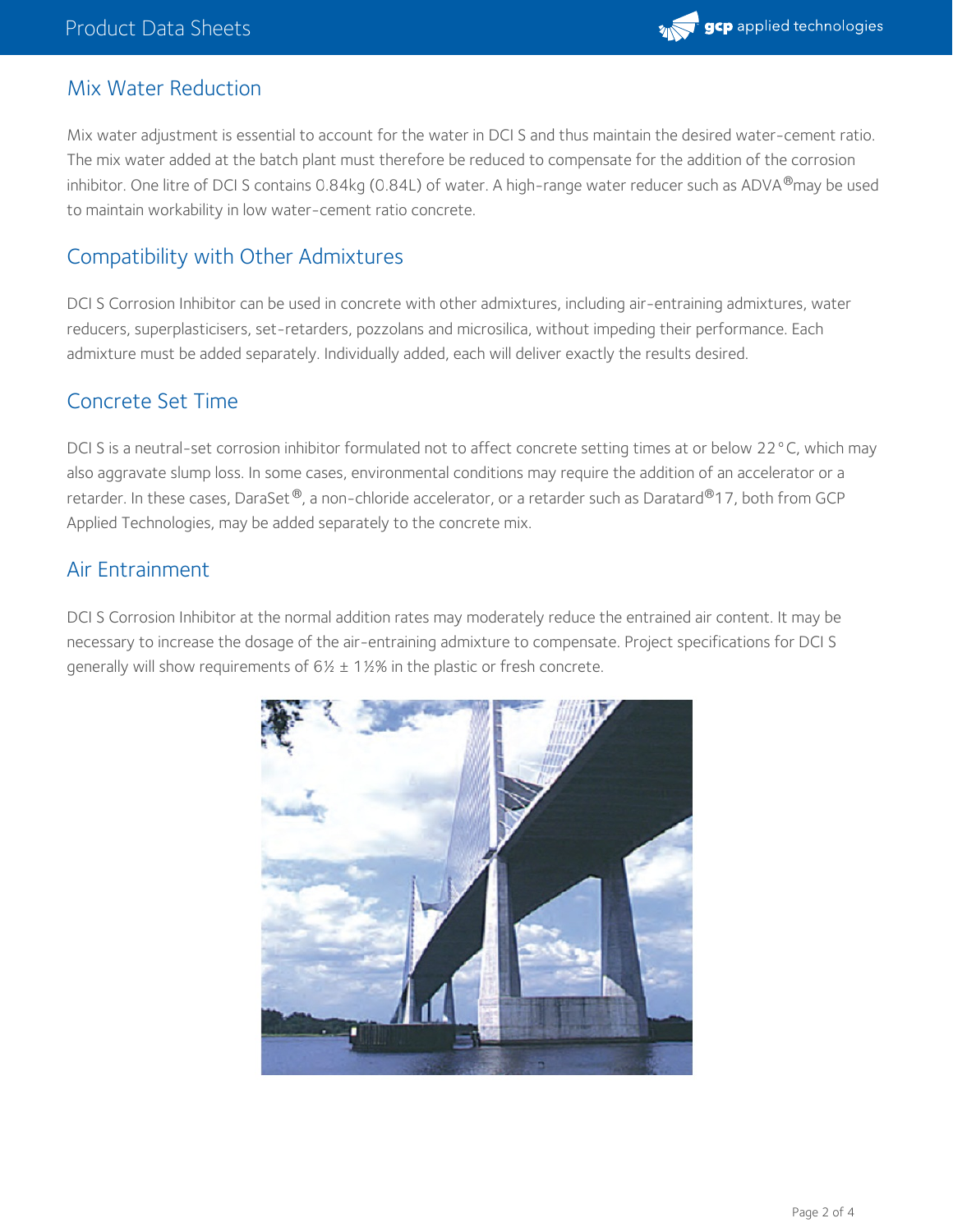

# Cement Compatibility

DCI S Corrosion Inhibitor is compatible with all types of portland cement, and concretes containing pozzolans. However, due to the significant variation between cements, there may be differences in response to DCI S. This is especially true with respect to the effect on setting time, which also influences slump retention.

### Preconstruction Trial Mix

It is strongly recommended that trial mixes be made several weeks before construction start up. This will allow the concrete producer an opportunity to determine the proper batching sequence and amounts of other admixtures needed in order to deliver the required concrete mix to the job-site. Due to the cement response variation it is vital that set time and slump retention of the proposed mix be thoroughly tested and evaluated in the light of job requirements. GCP's broad experience with this product can help the concrete producer deliver satisfactory product regardless of the mixture proportions. Contact your local GCP representative for help with trial mixes.

# Finishing and Curing

Concrete containing DCI S Corrosion Inhibitor finishes with standard tools and techniques. It is no different from any other air-entrained, low water-cement ratio mix in terms of finishability. Curing procedures must follow ACI 302 and ACI 308.

# Packaging and Availability

DCI S Corrosion Inhibitor is available in bulk quantities by GCP Applied Technologies metered systems, or in 208L drums.

### Dispensing Equipment

Please contact your local GCP representative for further information regarding the dispensing equipment for this product.

### Freezing Point

DCI S freezes at approximately -15°C, but its corrosion inhibition and strength gain properties are completely restored by thawing and thorough agitation.

# Health and Safety

See DCI S Material Safety Data Sheet or consult GCP Applied Technologies.